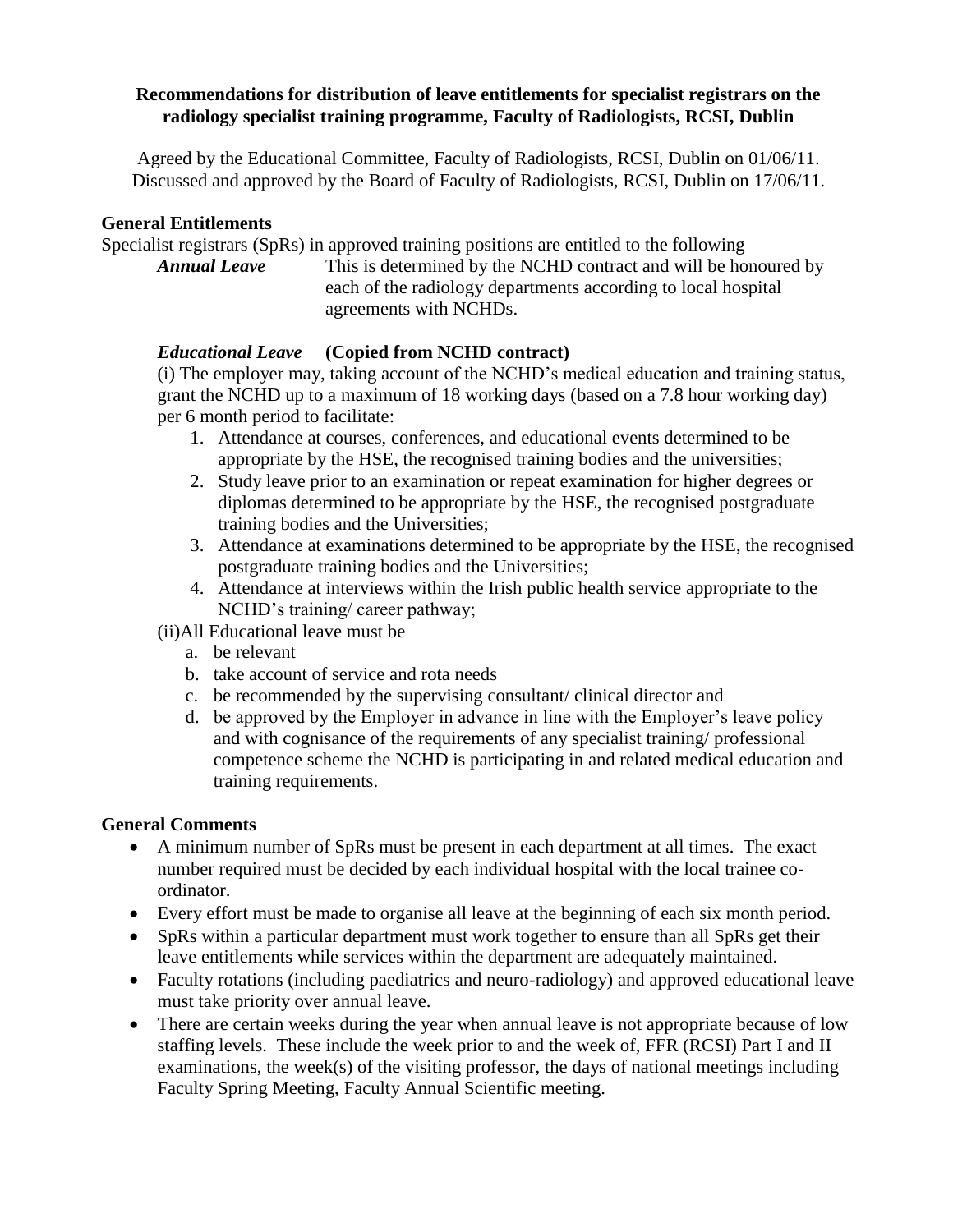## **Educational Leave**:

- Recognition must be given to the considerable amount of time spent by radiology SpRs at lectures and tutorials thoughout their training and in particular in the months coming up to FFR (RCSI) parts I, IIa and IIb.
- To promote fairness and equity across all training centres it must be acknowledged that departments differ significantly in their staffing levels and therefore full educational leave entitlements may not be possible or appropriate.
- It is the aim of the faculty and the local co-ordinators to adopt a fair, reasonable and standardised approach to educational leave
- Educational leave should be co-ordinated with the local trainee co-ordinator
- Travel time to and from relevant exams, courses and conferences must be included in the educational leave taken

#### *Faculty educational events included in educational leave* All Years

- Annual Scientific Meeting  $2 \text{ days}$
- Combined Spring Meeting 1 day
- Visiting Professor 1 day
- Annual Assessment 0.5 days
- Fifth year interviews 0.5 days
- Interviews days including days taken to visit departments will count as educational leave

## First year

| $\bullet$ | Ultrasound physics           | 2 days  |
|-----------|------------------------------|---------|
| $\bullet$ | Radiation protection         | 2 days  |
|           | <b>Interventional Skills</b> | $1$ day |
| $\bullet$ | $A/E$ course                 | $1$ day |
| $\bullet$ | Radiographics                | $1$ day |
|           | Mock exams                   | 2 days  |
|           | FFR (RCSI) part I            | 3 days  |

 As there are a significant number of study days in first year a maximum of 10 working days educational leave will be granted to each SpR prior to the FFR (RCSI) part I exam. This is will be the same for additional sittings of the same exam.

## Second year

| Management course       | 1 day |
|-------------------------|-------|
| Practice based learning | 1 day |

## Third year

• Part IIa 1-2 days

## Fourth year

| $\bullet$ | FFR (RCSI) part II    | 3 days     |
|-----------|-----------------------|------------|
|           | • Conferring ceremony | $0.5$ days |

## *Approved Examinations:*

- Educational leave for higher degrees not related to radiology training is discouraged. The SpR may take annual leave prior to non-radiology examinations.
- FFR (RCSI) parts I, IIa and IIb.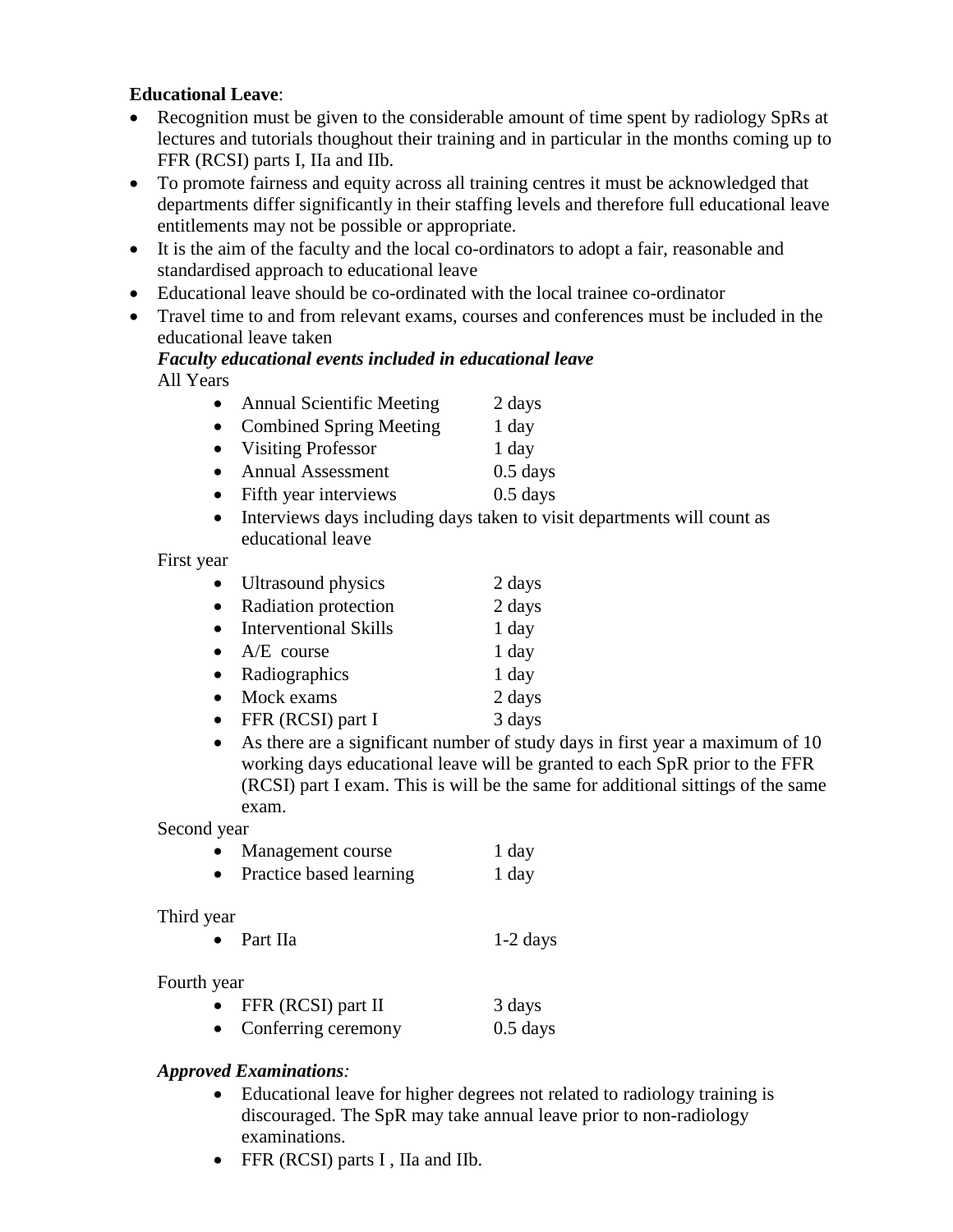- o Two weeks, i.e. 10 working days, of educational leave is deemed appropriate in the six months of the exam including additional sittings of the same exam. Additional leave is subject to approval by the local educational coordinator.
- While the following degrees are not organised through the Faculty of Radiologists it is the opinion of the Faculty that they benefit radiology SpR training and therefore SpRs who choose to sit these examinations may take educational leave, as follows,
	- o MSc Radiological Sciences, UCD, Masters of Medical Sciences, NUIG, Masters of Medical Sciences, UCC, Medical Doctorate
		- 5 working days as long as it is not in the same six months as FFR (RCSI) part I or II.
	- o FRCR part 2a and 2b
		- 5 working days as a once-off for each exam as long as it is not in the same six months as FFR (RCSI) part I or II. Therefore, this is a maximum of 10 working days in the four years. It may not be feasible to grant extra days to the candidate for the actual days of the exam, especially in the same six months as the FFR (RCSI) part I and II.
	- o USMLE or Canadian & other similar radiology licensing examinations
		- This leave cannot be taken in the same six months as FFR (RCSI) part I or II.
		- USMLE part 1 and 2 (or equivalent)
			- Days of the exams only as educational leave
		- USMLE clinical skills/ USMLE part 3 (or equivalent)
			- 5 working days of educational leave to include exam and travel days

# *Courses/ Conferences:*

- Educational leave must be kept for courses, conferences and clinical meetings relevant to radiology training.
- Conferences deemed suitable for educational leave for radiology SpRs include but are not restricted to:
	- o Faculty Spring Meeting
	- o Faculty Annual Scientific Meeting
	- o RSNA
	- o ECR
	- o ESGAR
	- o CIRSE
	- o Other courses as approved by the Local Coordinator
- Courses deemed suitable for educational leave for radiology SpRs include prefellowship courses eg St Barts Course, London.
	- o It may not be feasible to grant extra days to the candidate for this course in the same six months as FFR (RCSI) part II.
- All CPD/CME and attendance certificates should be submitted to the Local coordinator for inclusion on SpR's individual file.

*AIRP* 

 SpRs attending AIRP must use 2 weeks of annual leave, leaving one week of annual leave.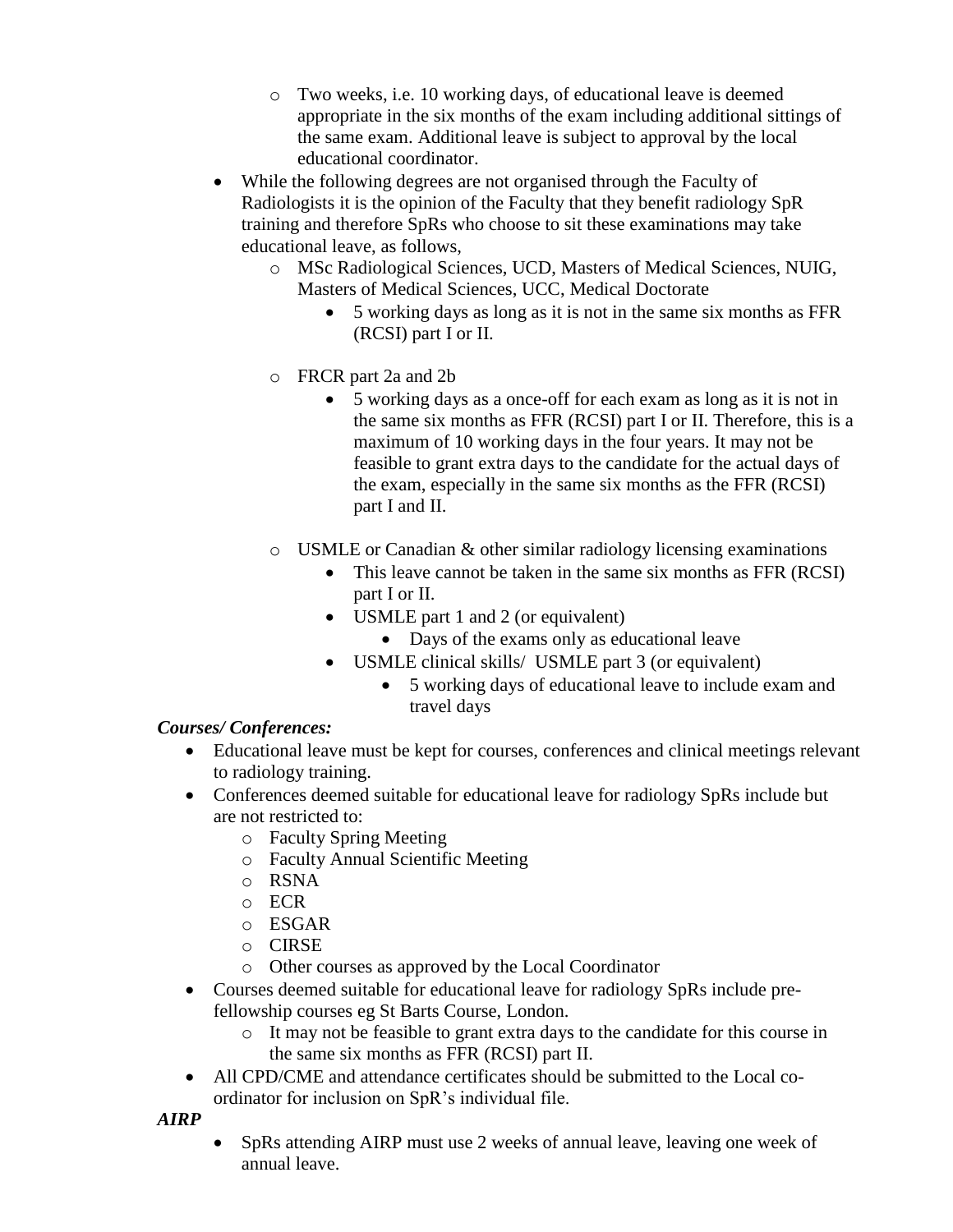- The remaining 2 weeks required for AIRP will be granted as educational leave.
- If the AIRP course happens to fall during a national public holiday(s) in Ireland the SpR is not entitled to additional days of leave on return to their department.